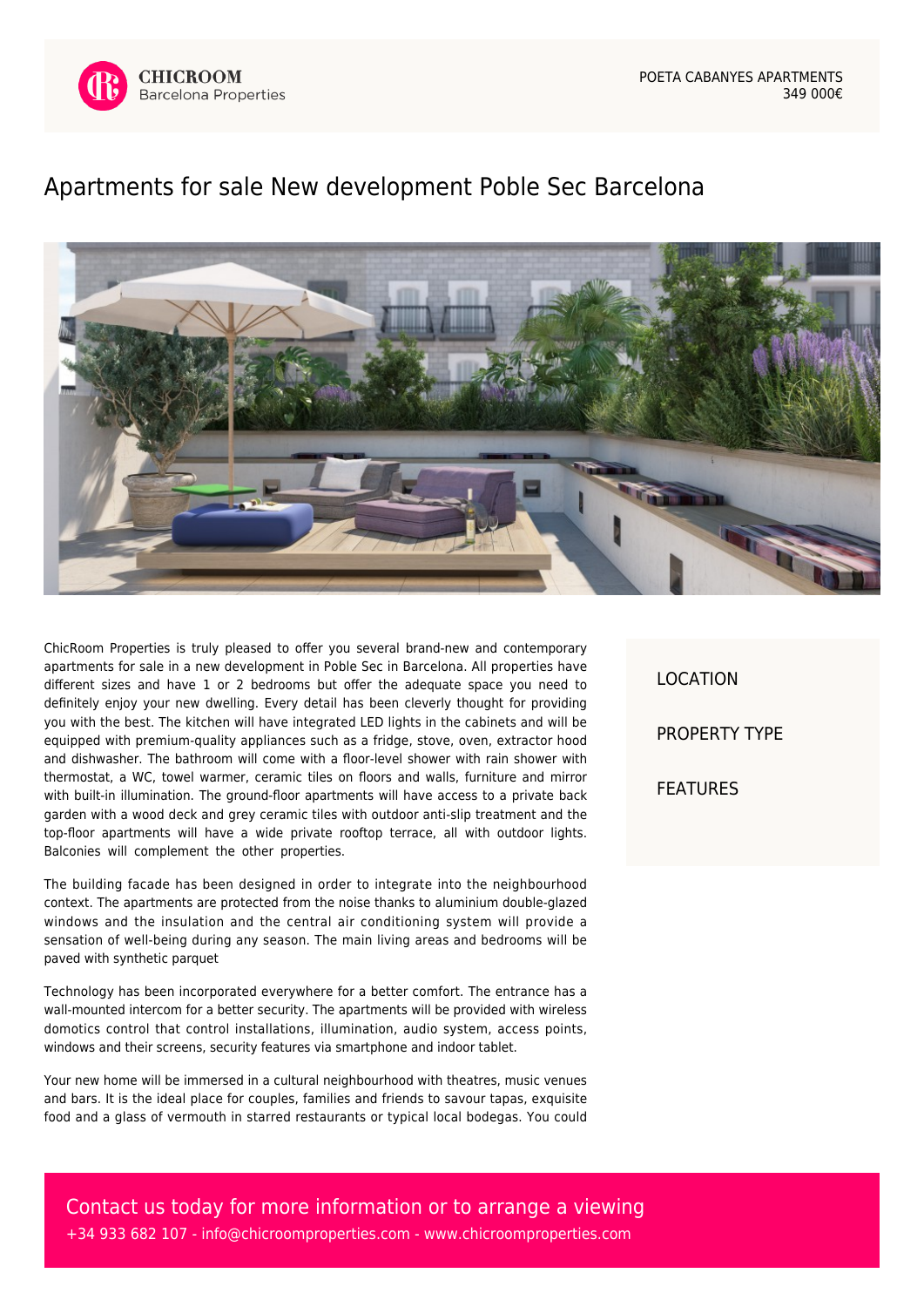also enjoy theatre plays, cabaret shows, concerts and parties some iconic clubs and venues. Various local shops will provide your daily grocery or trendy fashion items and crafts. The medieval and green Montjuic is located just behind on the hill overlooking the city and Poble Sec offers tranquillity being away from crowded touristic spots.

These apartments for sale in a new development in Poble Sec in Barcelona are the perfect dwellings for a great life in the Catalan capital. Contact us now for more information.

| Apartment       | Total size<br>m <sup>2</sup> | Interior<br>m <sup>2</sup> | Balcony/Terrace m <sup>2</sup> | Price       |
|-----------------|------------------------------|----------------------------|--------------------------------|-------------|
| PB1             | 280                          | 130                        | 150                            | 900,000€    |
| PB <sub>2</sub> | 184                          | 62                         | 122                            | <b>SOLD</b> |
| PB <sub>3</sub> | 184                          | 62                         | 122                            | <b>SOLD</b> |
| $1 - 1$         | 59.1                         | 58                         | 1.1                            | <b>SOLD</b> |
| $1 - 2$         | 63.4                         | 55                         | 8.4                            | <b>SOLD</b> |
| $1-3$           | 59                           | 51                         | 8                              | <b>SOLD</b> |
| $1 - 4$         | 63.4                         | 55                         | 8.4                            | 349,000€    |
| $1 - 5$         | 59.1                         | 58                         | 1.1                            | <b>SOLD</b> |
| $2 - 1$         | 101.1                        | 60                         | 41.1                           | <b>SOLD</b> |
| $2-2$ 130       | 78 52 SOLD                   |                            |                                |             |
| 130<br>$2 - 3$  | 78<br>52 SOLD                |                            |                                |             |
|                 | 2-4 101.1 60 41.1 SOLD       |                            |                                |             |

**[See more information about this property on our website.](https://www.chicroomproperties.com/en/property/627/apartments-for-sale-new-development-poble-sec-barcelona/)**